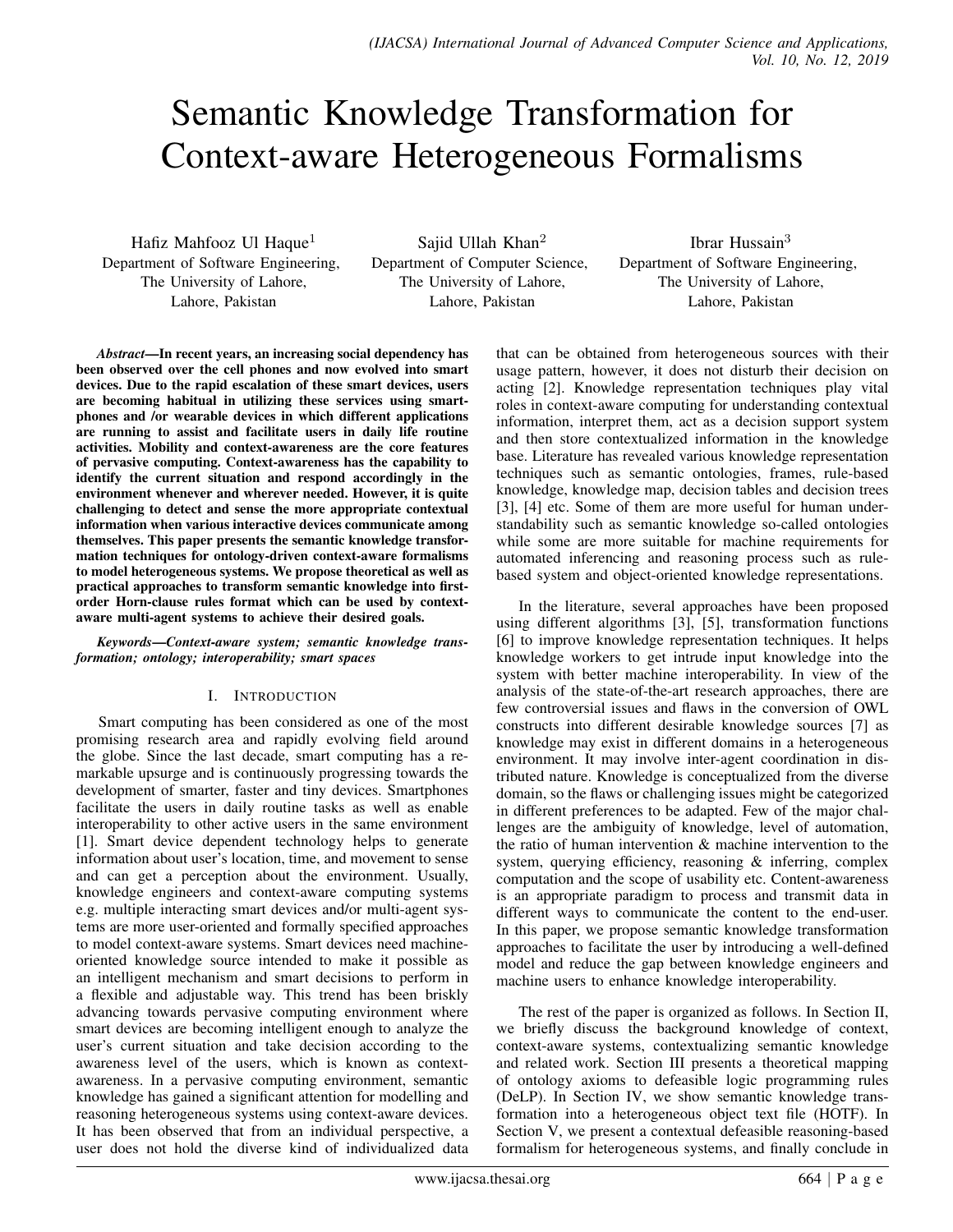Section VI.

### II. PRELIMINARIES AND RELATED WORK

## *A. Context and Context-aware Systems*

Literature has revealed several definitions of context so far. The term context can be described as a set of occurring situations essential to the surrounding environment. The situations include in a context setting are persons, objects and the computing resources in the same environment. The ability of smart devices and smart applications to recognize existing working situations or context and adapt their behavior accordingly is known as context awareness [8].

Abowd et al. [9] define context as: *"Context is any information that can be used to characterize the situation of an entity. An entity is a person, place, or object that is considered relevant to the interaction between a user and an application, including the user and applications themselves"*. In a pervasive computing environment, contextual information is of different kinds such as time-context, user-context, physical and computing context. Moreover, the detail about a specific user can be obtained as user profiles, user's location and social situation [10]. More specifically, context provides information related to an entity to know about its current status. It conveys knowledge about a user and application to be interlinked in a specific manner [11]. These devices used for human interactivity e.g. personal digital assistance devices, smart devices or mobile phones, and wireless sensor nodes almost have complex activities to be adapted. Sensors are used to sense the contextual information from the environment which is obtained by the acquisition modules in the context-aware systems. The data generated by the sensors is dynamic and the acquired contextual information can be used to perform reasoning to infer high-level context. The context is interpreted with respect to their scope and describes the context situation at a highlevel of interpretation. It is then presented to infer implications and the adaptation process facilitates the users in diverse routine activities manipulating decision-making techniques. The appropriated user's services are discovered and selected in the adaptation process and delivered to the user through the participant devices. The service behavior and the device behavior are adapted with the help of context data accordingly. The application domain is the smart spaces where users interact or communicate smart mobile devices e.g. homes, offices, community areas, healthcare, hotels, campuses and military places [2]. Context-aware approaches should be adaptable as per the changing situation so that user can perfectly complete their desired tasks across the physical locations and smart devices [12].

In the literature, much research efforts have been made to improve interoperability, balancing roles, collaborative work environment among machines and crowd sensing intelligence for human and computing processes design human in the loop architecture [13]. For multiple interacting devices, an agent can be programmed to solve the specific problem. In the multi-agent system, each agent has dedicated a role to capture the knowledge, analyze the situation based on its knowledge base, plan a sequence of actions to achieve the desired goal, enable interoperability in an efficient way, and then finally take decisions dynamically [14]. According to [15] the designing and modeling roles in agent-based systems to facilitate positive interactivity may provide better understandability to the knowledge workers, designer, and development staff. Semantically enriched ontologies are used as a naturally interactive mode among computing devices and active users are shown to be accurate choices [16]. An interoperability refers to the ability to analyze roles in common and to develop schemas in the deployment perspective realizing different methods and tactics. Knowledge interoperability can be further enhanced to cater to complex heterogeneous environments.

# *B. Contextualizing Heterogeneous Knowledge Sources*

Recent years have witnessed the rapid advances in the field of semantic web. The semantic web is a set of standards that can be used for RDF data model, query languages and web ontology language (OWL) to store vocabularies and ontologies. Ontology is an explicit conceptualization of the domain having classes/concepts with their pre-defined relationships [17]. Literature has revealed two different versions of OWL (web ontology language) named as OWL 1 and OWL 2 each having their own sub-languages. A set of fuzzy variables are used for the contextual information and require the rules of fuzzy logic. Local storage stores the collected context data in encrypted form. A history of context is stored to identify preferences. An adequate memory requirement and firm data retrieval mechanisms are required for the context data to achieve efficiency. The missing variables values of the contextual data can be calculated through probabilistic techniques [2].

In literature, researchers have significant contribution in modeling heterogeneous systems by conjoining ontologies with various knowledge representation languages. Description logic with ontology mapping is the most appropriate knowledge representation technique. Distributed description logic (DDL) is a knowledge representation formalism that supports heterogeneity of information. It combines DL knowledge bases to represent distributed information. It also enables interontology mappings using distributed description logics [20]. According to [18], a DDL is mainly a generalization of the description logic frameworks. It aims to conceptualize multiple ontologies that are interconnected by semantic mappings. The core intention of interconnecting ontology axioms is to maintain their unique identity, independence, and preservation of individualized DL knowledge-bases. In DDL, multiple ontologies are interconnected to exchange information using semantic mapping [19] but the axioms of one ontology cannot be shared with other ontology. In DDL, each local ontology contains its local knowledge base with distributed reasoning. The knowledge base of each of the local ontology consists of two kinds of axioms; TBox and ABox. The correspondences of different ontology axioms are called bridge rules (or interontology axioms). By using bridge rules, TBox axioms of one ontology can be interlinked to the corresponding TBox axioms of another ontology in an implicit manner. Example of the inter-ontology axiom is bridge rule which is represented as  $C_i \sqsubseteq D_j$ ;  $C_i \sqsupseteq D_j$ ; Where  $\overline{C_i}$  and  $D_j$  belong to concepts of ontologies  $O_i$  and  $O_j$  correspondingly. A group of different DL knowledge bases is the composition of distributed DL knowledge bases (DKB) that can be expressed as a pair  $(T, \mathcal{L})$ A) that includes distributed TBoxes (DTBox) and distributed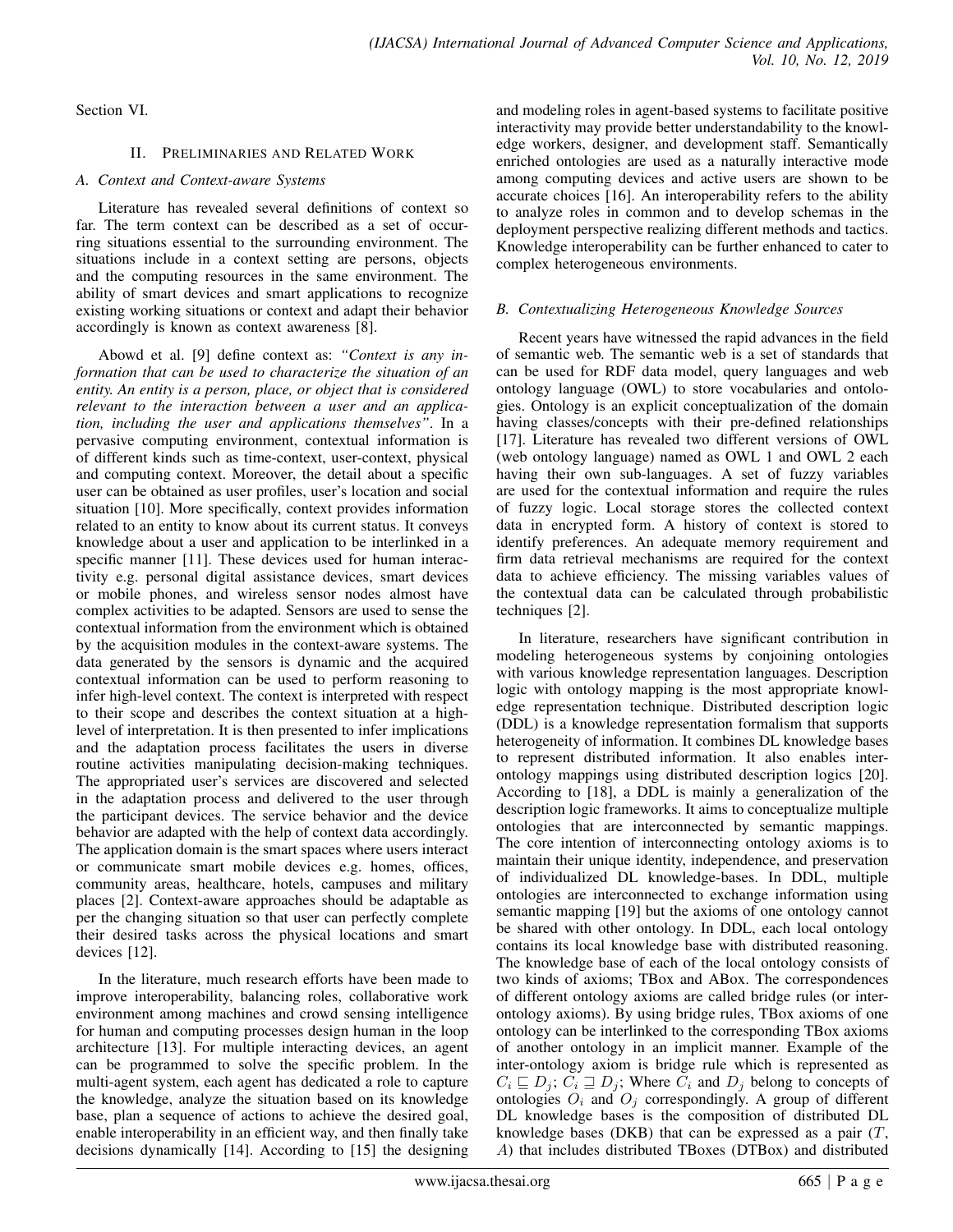ABoxes (DAbox). For context modeling, ontology-based context modeling approach has been considered to be the most promising one [21].

#### *C. Related Work*

In recent years, context-aware applications are rapidly evolving and literature shows the substantial volume of research efforts with the incorporation of heterogeneous systems. Different approaches have been focused on and analyzed in this regard. In [5], semantic knowledge has been transformed into a desirable knowledge format. Authors proposed a transformation mechanism to convert semantic networks into frames. Semantic network ontologies are developed using Protégé ontology editor to get the OWL constructs. The frame is a knowledge representation technique which is more expressive in a sense that it allows the corporate manager or business analyst to predict the current trends in the specified domain. In light of the previous work [6] author has extended his research work and introduced semantic network as ontologies developed in protégé, defined transformation mechanism and provides frames structure as a result. A case study is adapted to show the working flow of the system and to validate the results. Totkov et al. [32] have proposed frame models in e-learning. It introduces the significance of frames and their implications in different real-world application domains such as such as Elearning, which is fanatical to the notion of frames usability as a significant knowledge representation technique. Keeping in view the significance of semantic knowledge transformation into a generalized format for automated reasoning of largescale ontology management, a mapping of OWL constructs is introduced into relational database schema [33]. It performs the corresponding mapping of classes, properties and individual instances of ontology to the database schema. They use SPARQL and SQL query to query corresponding axioms in ontology and database instances respectively. In [34], an OWL-API based translator, Onto-HCR, was proposed to translate the ontology domain into a set of the plain text of Horn-clause rules format. Later in [35], authors proposed the enhanced version of the tool, D-Onto-HCR. This is also an OWL-API based translator which extracts rules from multiple ontology domains and then transform into horn-clause rules format. It gets input as ontologies and then translates the set of axioms into a set of plain text Horn-clause rules. Apart from this, this tool can be used to generate bridge rules. This work has been further enhanced by the same author in [22]. A translator tool, EDOH was developed which is an extended version of D-Onto-HCR. It is capable to transform mapping rules which help the context-aware defeasible reasoning- based frameworks to deal with inconsistent and incomplete behavior of the system. It takes OWL 2 RL ontology as an input file which is a readable file source using Protégé in the OWL/XML format and provides the resulted output as a text file. In contrast to previous work, the semantic knowledge transformation approaches proposed in this paper provide more flexibility in terms of acquiring contextual information from semantic knowledge sources. We chose the ontology-based context modeling approach and develop the ontologies of smart rescue system and a medical diagnostic system given in the following sections.

#### III. TRANSFORMING ONTOLOGY AXIOMS INTO DELP RULES

In this section, we theoretically transform semantic knowledge into horn-clause rules format following the mapping of ontology to DL knowledge-base and then defeasible logic programming (DeLP). To suitably model the system using multiple ontologies and transforming heterogeneous semantic knowledge into defeasible logic programming rules, we adopt the case study of smart rescue system from [22] to illustrate the expressivity and efficacy of the system. We develop two different ontologies of smart rescue system to monitor the fear of flying people and elderly people to provide suitable cure at the right time and in the right place. Fragments of these ontologies can be seen in Fig. 1 and in Fig. 2.

To model the domains, we construct OWL 2 RL ontology (sub-language of OWL 2 [23] to model the case study due to its scalable rule-based reasoning system and expressive power. We show the expressivity and dynamicity of the system by constructing more complex rules using SWRL (Semantic web rule language) [24] in Protégé ontology editor [25]. SWRL provides privileges to users to construct rules using unary predicates (OWL concepts) and binary predicates (roles). In this paper, we explicitly conjoin OWL 2 RL with SWRL rules to solve complex problems using semantic context modeling approach. Contextual knowledge in term of classes and relationships can be defined as concepts and roles respectively in the description logic. Description Logics (DLs) are based on ontology and it has been considered as the best-suited approach to model the domain using ontology with the powerful and expressive DL reasoning. DLs have different sub-languages, among others, we consider DL-SROIQ due to its expressive formalism and its inferencing is decidable [26], [27]. So, ontology axioms can be mapped with the corresponding DL syntax [28] which is shown in Table I. As DL can be used to model the domain, so we transform smart rescue system ontology axiom into corresponding DL axioms. DL Knowledge-base consists of terminology box (TBox) and assertion box (Abox). TBox represents the axioms whereas ABox depicts their substitutions. In Table II, we show the corresponding ontology axioms transformation into DL Knowledge-base.

Description Logic program (DLP) acts as an intermediary knowledge representation mechanism between description logic (DL) and logic programming [28]. DL is a subset of First Order logic (FOL), so DL axioms can be transformed into FOL. Logic programming is closely related to the Horn



Fig. 1. Smart Seat Ontology Fragment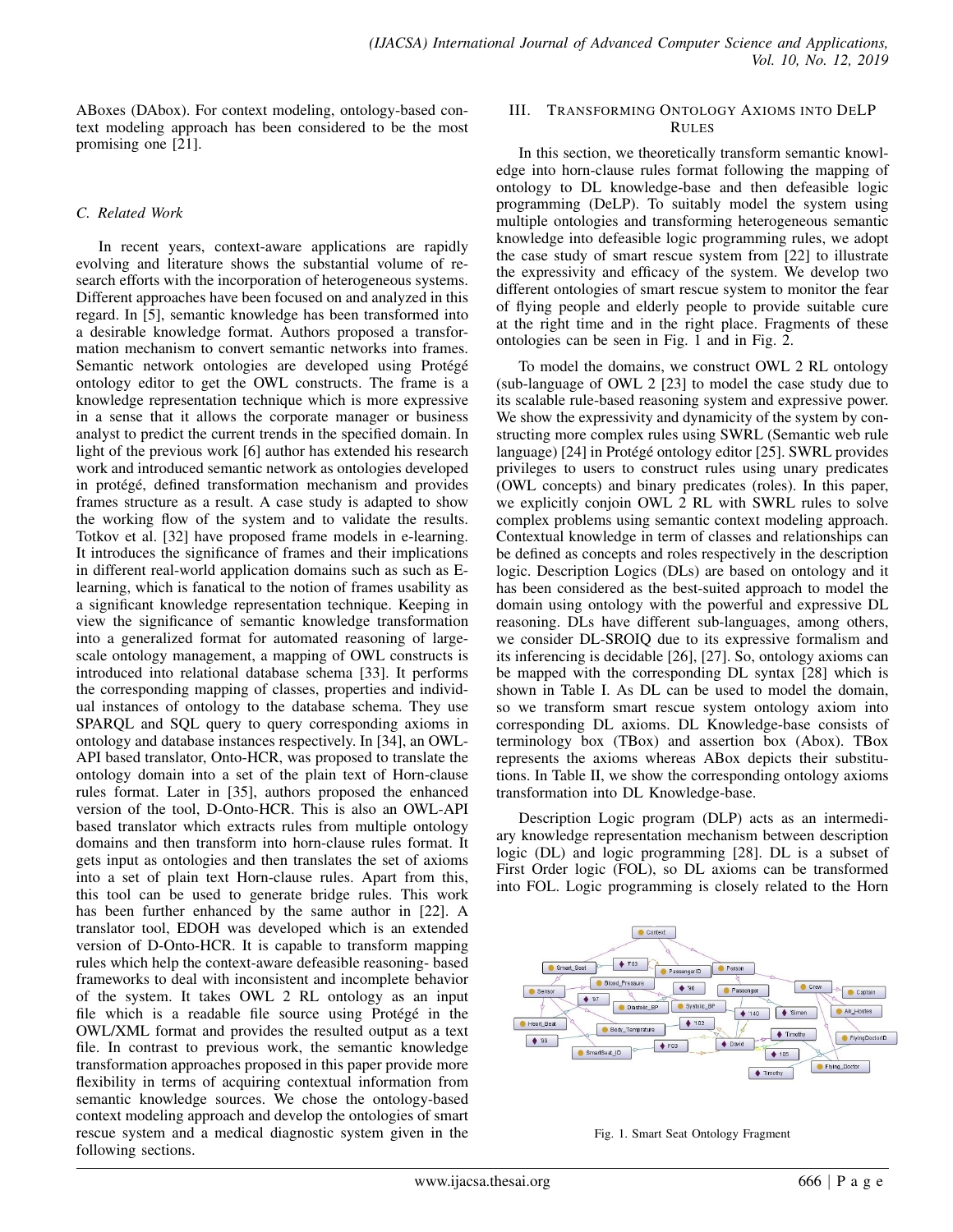TABLE I. OWL 2 RL AXIOM TO DL AXIOM

| <b>OWL 2 RL Axiom</b>      | DL Axiom                         |
|----------------------------|----------------------------------|
| <b>SubClassOf</b>          | $C \sqsubseteq D$                |
| SubObjectPropertyOf        | $R \sqsubseteq S$                |
| EquivalentClassOf          | $C \equiv D$                     |
| EquivalentObjectPropertyOf | $R = S$                          |
| InverseObjectPropertyOf    | $R \equiv S^{-}$                 |
| ObjectPropertyChain        | $R \circ S \sqsubseteq S$        |
| ObjectPropertyRange        | $\top \sqsubset \forall R.C$     |
| ObjectPropertyDomain       | $\top \sqsubset \forall R^- . C$ |
| SymmetricObjectProperty    | $R \equiv R^{-}$                 |
| ObjectSomeValuesFrom       | $\exists R.C \sqsubseteq D$      |
| ObjectAllValuesFrom        | $C \sqsubset \forall R.D$        |

fragment of FOL but it is not expressible using FOL [29]. Moreover, DeLP [30] has been considered as one of the most promising approaches to translate DL axioms into nonmonotonic horn-clause rules. As this framework is distributed in nature and each domain has to retain its independence, uniqueness, preservation of identity and security. So the acquisition of contextual knowledge from different ontologies and constructing rules could cause inconsistency. To suitably handle this situation, we transform DL knowledge into DeLP rules in the form of strict and defeasible rules as shown in Table III. Strict rules are non-contradictory and interpreted in a classical sense. Defeasible rules perform reasoning to defeat the conflicting contextual information.

#### IV. SEMANTIC KNOWLEDGE TO HETEROGENOUS OBJECT TEXT FILE (HOTF)

This section presents a systematic tool based approach to transform the semantic knowledge into plain text of OWL constructs. We present a transformation mechanism using HOTF (Heterogeneous Object Text File). Context-aware agents acquire the ontology-driven contextual information from different ontologies using HOTF, perform reasoning and then adapt behavior accordingly. It is more expressive knowledge representation technique and this translation process is automated. The design of HOTF corresponds to the ontology structural specification and hence there is a proximal oneto-one transformation from multiple ontologies constructs to heterogeneous object text file. We illustrate the working flow of HOTF using the case study of medical ontologies. This case study is constructed to assists the patients in diagnostic perspective and for doctors in the treatment plan and healthrelated services. This ontology is specifically designed to provide complete medical services to patients to take appropriate medical services and this system automatically generates alert messages to doctors whenever needed. We develop ontologies using Protégé [25] ontology editor and it can be saved in



Fig. 2. Smart Rescue System Ontology Fragment



Fig. 3. Multiple Ontology Uploader

OWL/XML and/or OWL/RDF format. For the translation process, we upload multiple ontologies as input to HOTF as shown in Fig. 3.

Fig. 3 shows a window of multiple ontology uploader which is an input window to get the ontology from different domains of heterogeneous systems. After uploading files, the "Convert File" button executes the transformation function to transform ontological knowledge into Heterogeneous Object Text File. It also classifies OWL constructs based on their object properties and data properties. By clicking "Show Data" button, multiple ontologies OWL constructs can be seen in Fig. 4 in the form of class names with their predefined relationship among classes, methods and relationship types such as aggregation, association etc.

Using this approach, at the moment, four different ontologies can be converted into Object text file simultaneously. However, the number of ontologies can be increased based on user requirement. The results obtained using *HOTF* can be further manipulated to express in the form of horn-clause rules in order to provide better query efficiency. Apart from this, the medical case study discussed above can be interlinked with smart rescue system (mentioned in the previous section) using context-aware multi-agent reasoning based formalism. We draft the ontology-driven context-aware multi-interactive system in Fig. 5 to depict the transformation function from semantic knowledge into rule-based knowledge. The transformation from multiple ontologies to HOTF is implicit in nature; however, from HOTF to rule-based knowledge transformation can be done statically.

#### V. CONTEXTUAL DEFEASIBLE REASONING BASED FORMALISM FOR HETEROGENOUS SYSTEMS

We present the contextual defeasible reasoning based multiagent formalism which uses the ontology-driven horn-clause rules to model heterogeneous system. Contextual defeasible reasoning has been emerged from defeasible logic and multicontext system. Contextual Defeasible Logic (CDL) is a rule-based reasoning technique which incorporates defeasible logic in order to defeat and/or derive the contrary evidence. Defeasible logic has been considered as one of the most promising approaches in non-monotonic reasoning. It is a simple and efficient reasoning technique which performs reasoning monotonically as well as non-monotonically [31]. CDL essentially consists of a set of rules (strict, defeasible and defeater), a set of vocabulary and preference ordering. There are two kinds of reasoning in CDL: local reasoning and global reasoning. Local reasoning is performed by either strict rules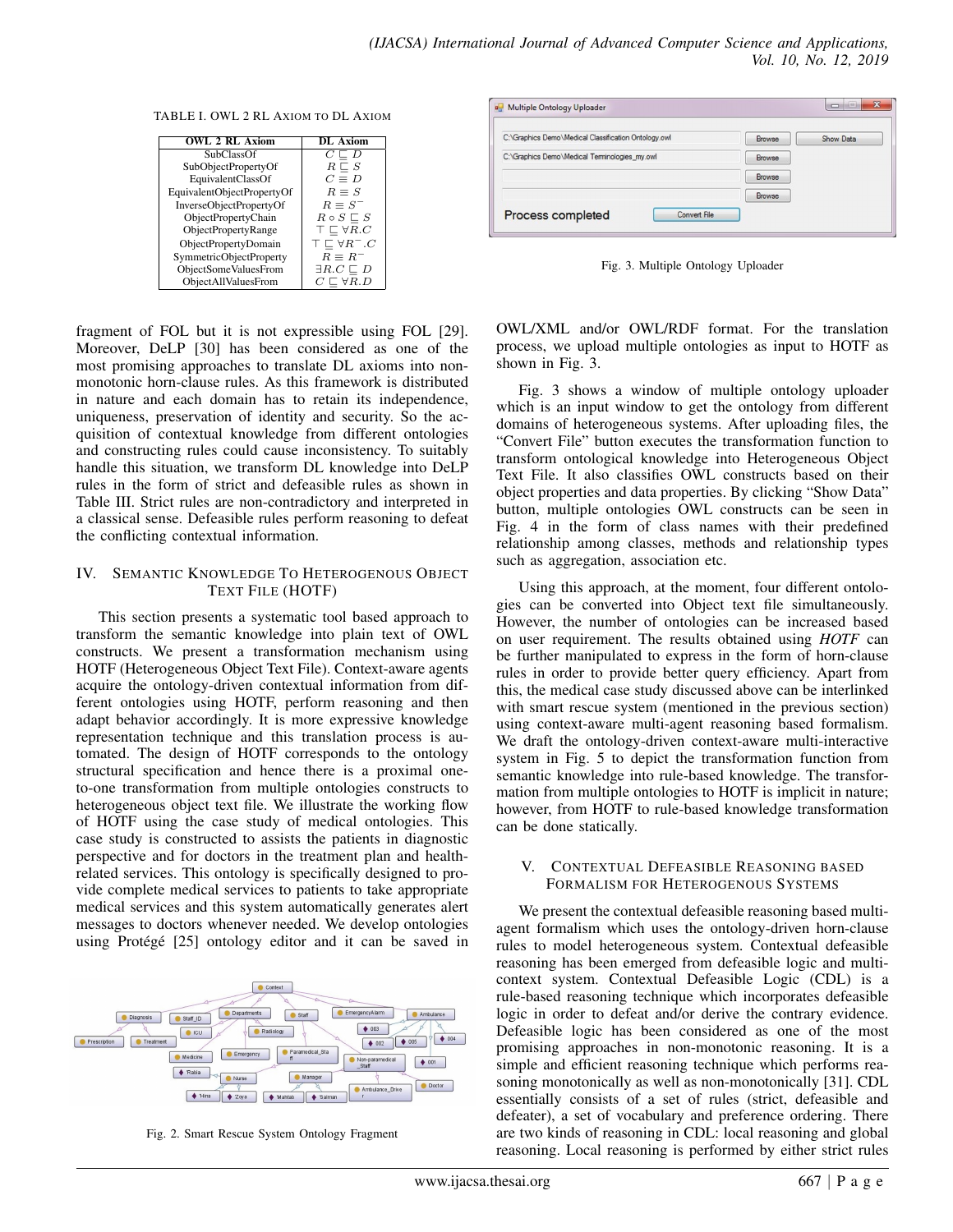TABLE II. MAPPING FROM DL AXIOMS TO STRICT AND DEFESIBLE TERMINOLOGIES





Fig. 4. Heterogenous OTF (HOTF)

or defeasible rules or a combination of both, and these rules are extracted from either a single-domain ontology or multidomain ontologies. Strict rules are interpreted for local domain ontology in a classical sense whereas defeasible rules are interpreted defeasibly. Global reasoning is performed by firing the rule instances of mapping rules. These rules are formed by combining contextual information extracted from different domains ontologies. More precisely, these rules are formed from local contexts of one domain with the global context of another domain in order to perform successful execution of the system. The set of individualized contextual information and the set of rules taken from corresponding ontology domain is

known as local contexts whereas the contextual information extracted from another ontology is known as foreign contexts. These set of local and foreign contexts are formed to make the bridge rules and these rules are interpreted in a classical way using context-aware defeasible reasoning based multi-agent system.

This system includes a set of agents  $n_{A_g}(\geq 1)$ , i.e.,  $A_g = \{1, 2, \dots, n_{A_g}\}.$  Each agent is assigned a specific task to solve the problem and it is dedicated for its own specified tasks only. Each agent ( $i \in A_q$ ) in the system having of a set of rules (strict, defeasible, mapping and communication rules) along with the set of contextual information (vocabulary) and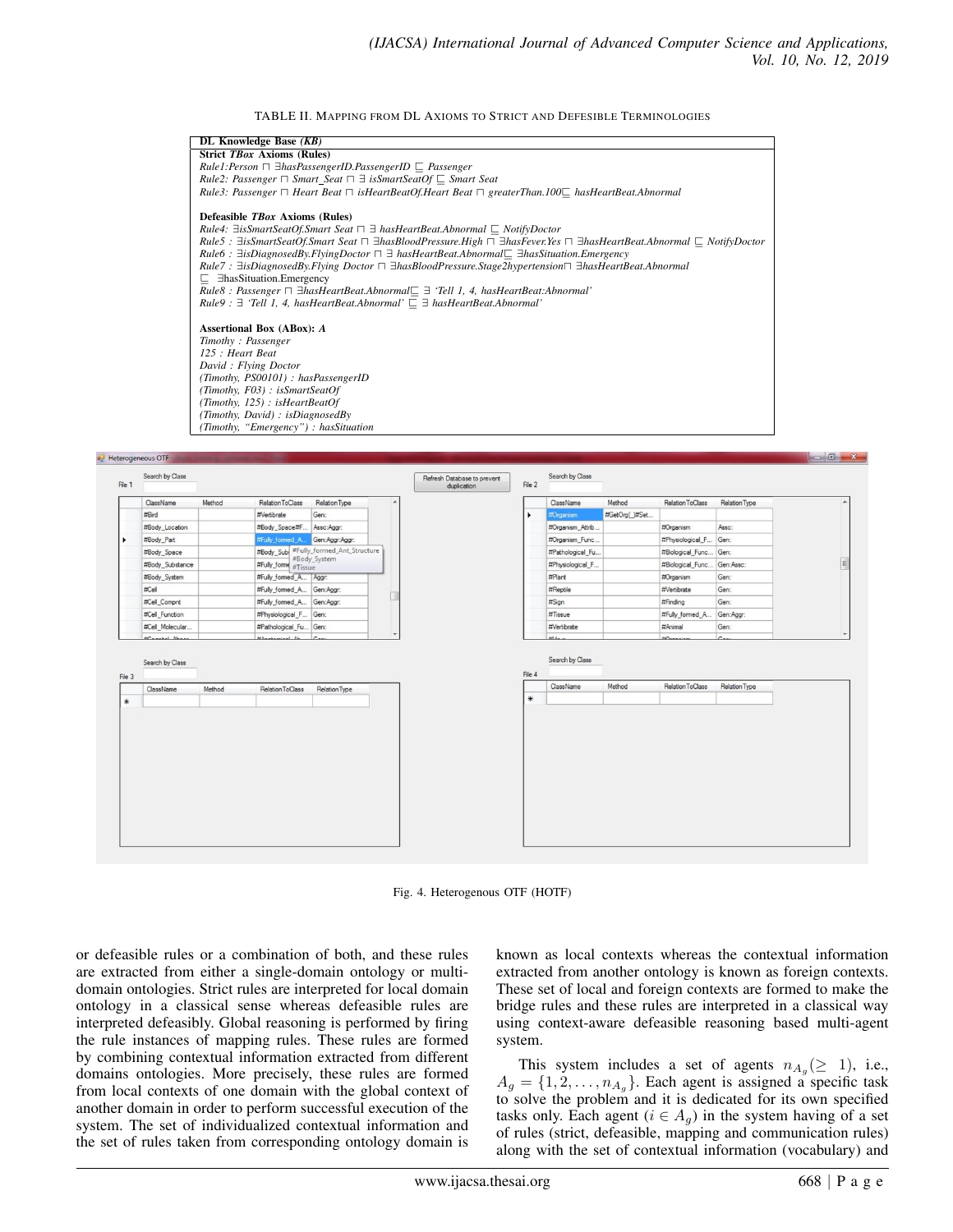TABLE III. MAPPING FROM STRICT AND DEFEASIBLE TERMINOLOGIES INTO HORN-CLAUSE RULES



→ hasHeartBeat(?pas, "Abnormal")



Fig. 5. Ontology-Driven Context-Aware Multi-Interactive System

priority relation, which is represented using a triple  $(R, F, >)$ , where  $F$  is a finite set of individualized contextual information (facts), R represents the set of all rules which are used to infer derivated contextualized information from heterogeneous knowledge sources, and  $>$  express superiority relation explicitly on  $R$ . As the system is heterogeneous in nature and runs in a highly decentralized and dynamic environment, so agents need to derive and share contextual information autonomously. For contextual modeling and reasoning, the system performs three core actions: *Rule*, *Copy* and *Idle*. *Rule* action is triggered by firing the rule instances of each agent in the system. *Rule* instances are of the type of strict rules, defeasible rules, and mapping rules. *Copy* action is triggered by firing the instance of communication rules whenever agents need to exchange the contextual information. *Idle* action allows agents to remain in idle state but transit to the next state if triggered by the system. The system performs reasoning non-deterministically and non-monotonically, so the rule priorities are static and set at the design time of the system in order to avoid inconsistent behavior of the system.

To illustrate the use of the proposed formalism, we develop the ontologies of smart rescue system and smart seat system to assist the patient's diagnostic perspective and to monitor the vital signs of the fear of flying people during their air travel. We omit the technical details of contextual defeasible reasoning framework in this paper. For this, we refer the interested readers to our earlier work [22]. However, in Section III, we have discussed the implementation of the extended case study in terms of rules transformation.

# VI. CONCLUSION AND FUTURE WORK

In this paper, we proposed two approaches of semantic knowledge transformation. The first approach provides a concrete and proximal one-to-one transformation mechanism from ontology axiom to DeLP rules. The second approach provides an automated transformation of ontology axioms into contextaware agent's understandable format in HOTF so that agents automatically acquire contextual information from HOTF to model heterogeneous system and thus achieve their desired goals. In the future, we will develop a systematic application model and implement the case study to check, specify and verify its correctness properties of the system.

#### **REFERENCES**

- [1] R. Ballagas, J. Borchers, M. Rohs and J. G. Sheridan, *The smart phone: a ubiquitous input device*, in IEEE Pervasive Computing, vol. 5, no. 1, Jan.-March 2006, pp. 70-77.
- [2] Grabowski, P., & Samfelt, J. (2016). User awareness of privacy regarding user data in Mobile Health applications and wearables:-Do you know what you are sharing?
- [3] Liao, S. H. (2005). Expert system methodologies and applications, a decade review from 1995 to 2004. Expert systems with applications, 28(1), 93-103.
- [4] J. D. Wren, Engineering in genomics, in IEEE Engineering in Medicine and Biology Magazine, pp. 87-93, (2004).
- [5] Khan, S. U. (2013). Transformation of Semantic Networks into Frames. International Journal of Innovation, Management and Technology, 4(1), 21.
- [6] Khan, S. U., Khan, M., & Nauman, M. (2016, August). Semi-automatic knowledge transformation of semantic network ontologies into Frames structures. In Innovative Computing Technology (INTECH), 2016 Sixth International Conference on (pp. 712-717). IEEE.
- [7] Afzal, H., Waqas, M., & Naz, T. (2016). OWLMap: Fully Automatic Mapping of Ontology into Relational Database Schema. International journal of advanced computer science and applications, 7(11), 7-15.
- [8] Dey, A. K. (2001). Understanding and using context. Personal and ubiquitous computing, 5(1), 4-7.
- [9] Abowd, G. D., Dey, A. K., Brown, P. J., Davies, N., Smith, M., & Steggles, P. (1999, September). Towards a better understanding of context and context-awareness. In International Symposium on handheld and ubiquitous computing (pp. 304-307). Springer, Berlin, Heidelberg.
- [10] Schilit, B., Adams, N & Want, R. (1994, December). Context-aware computing applications. In Mobile Computing Systems and Applications, 1994. Proceedings., Workshop on (pp. 85-90). IEEE.
- [11] Guo, B., Zhang, D., & Imai, M. (2011). Toward a cooperative programming framework for context-aware applications. Personal and ubiquitous computing, 15(3), 221-233.
- [12] Li, H., & Wang, J. (2011, August). Application architecture for ambient intelligence systems based on context ontology modeling. In Internet Technology and Applications (iTAP), 2011 International Conference on (pp. 1-4). IEEE.